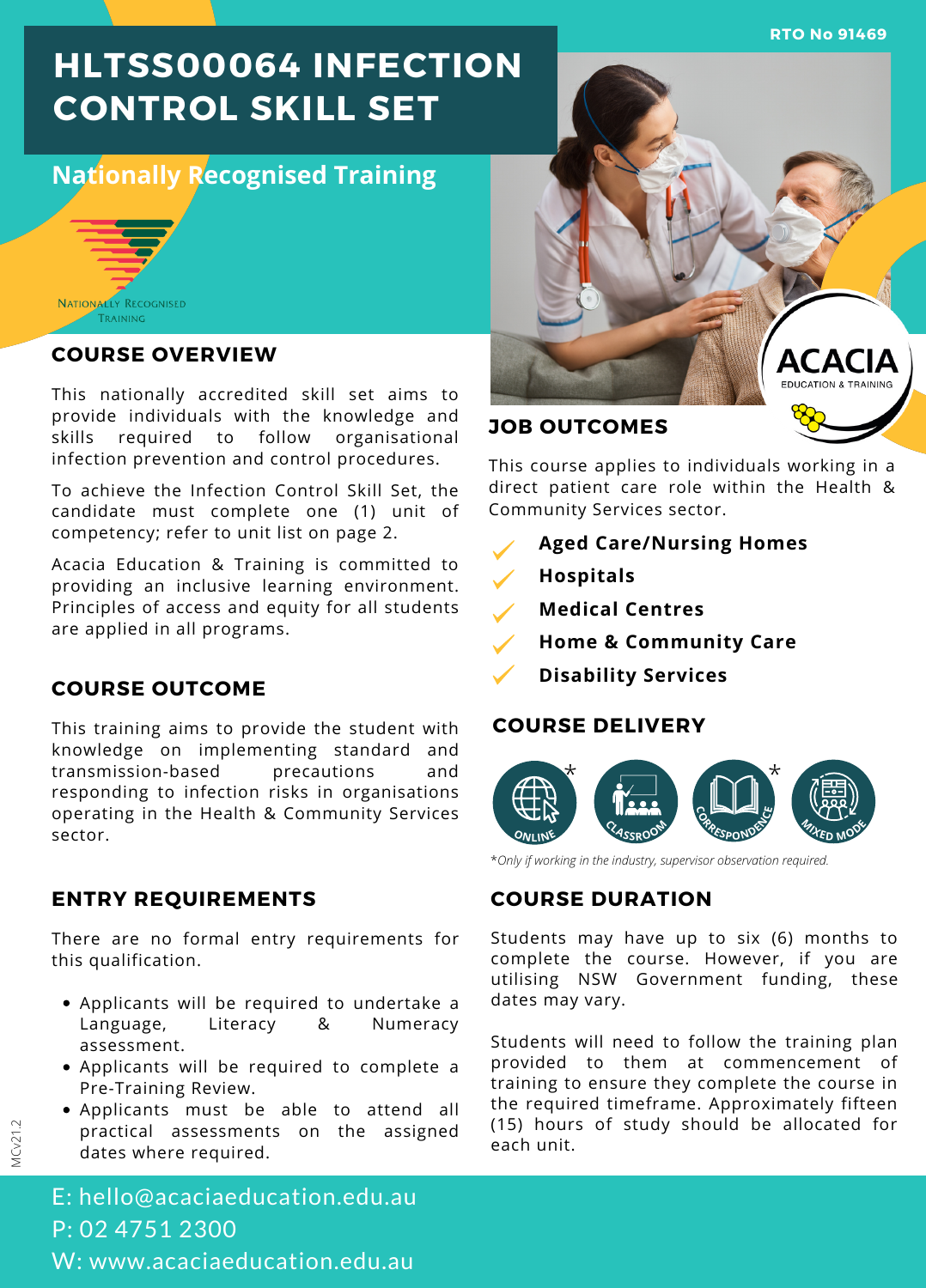# **ESSENTIAL SKILLS FOR THE WORKPLACE**



# **UNITS OF COMPETENCY**

Below are the units of competency required for this course.

#### **UNIT DESCRIPTION UNIT CODE**

Comply with infection prevention and control policies and procedures HLTINF001

### **UNIT OVERVIEW**

### **HLTINF001 - Comply with infection prevention and control policies and procedures**

This unit describes the skills and knowledge required to follow organisational infection prevention and control procedures, including implementing standard and transmission-based precautions and responding to infection risks.

This unit covers the following:

- Workplace hazards and control measures
- Chain of infection
- Hand hygiene and care of hand
- Use of personal protective equipment
- Handling of waste
- Enforcing clean and contaminated zones
- Limitation of contamination surface cleaning

*Knowledge Evidence examples: Knowledge of the personal and hand hygiene in surgical and non surgical environments; key modes of disease transmission; chain ofinfection.*

*Performance Evidence examples: Students will be required to show evidence that they have followed established organisation infection prevention and control procedures on at least 3 separate occasions.*

*One of the practical tasks requires you to be observed by your trainer/assessor either face-to-face or via video submission. The remaining practical activities are to be completed while you are in the workplace and observed by your Supervisor/Manager. For these practicals, you will be required to complete some questions about situations that have occurred in the workplace. Your supervisor/manager will then need to complete the Third Party Report which is provided to your trainer/assessor as evidence.*